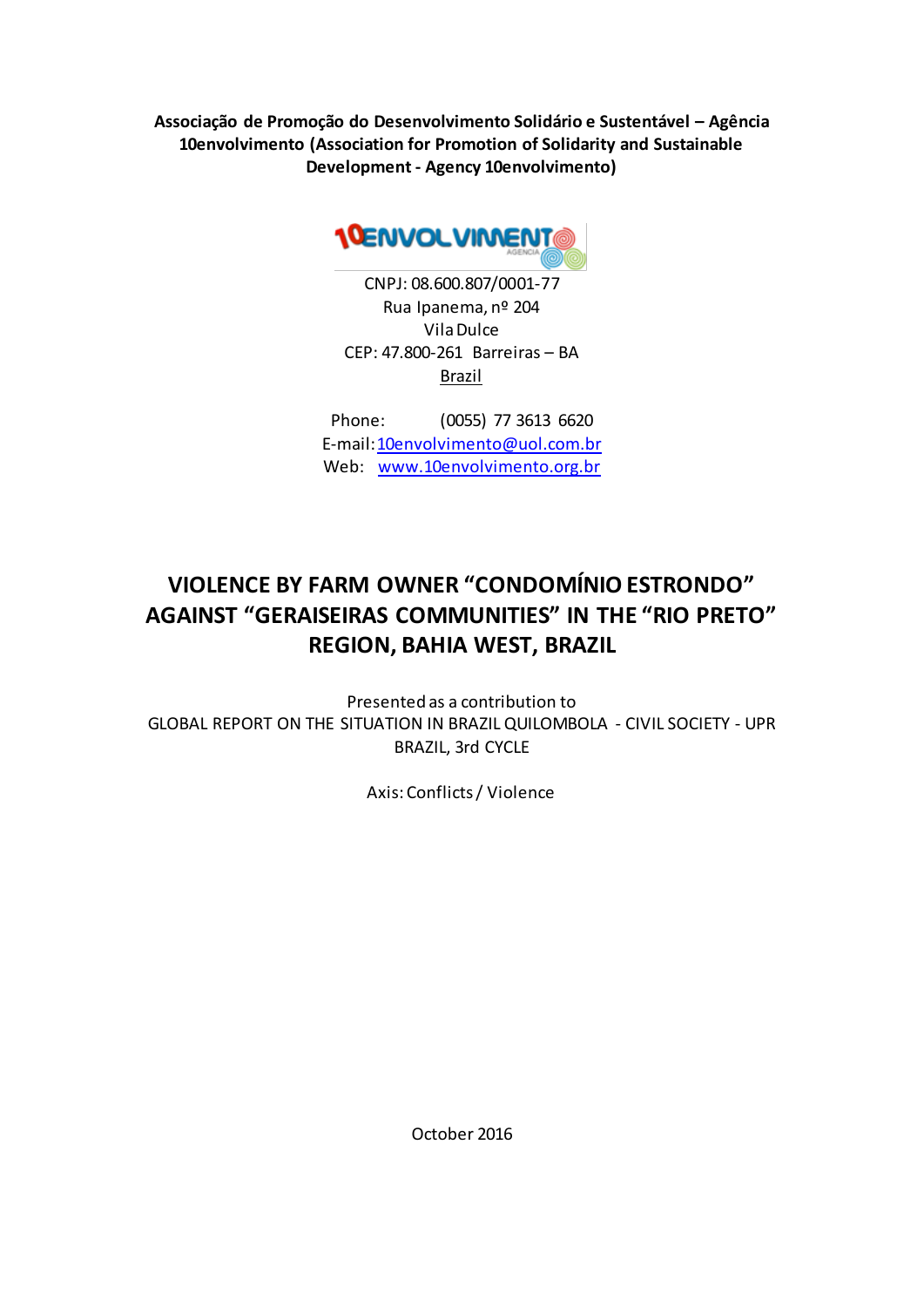### **Contextualization:**

The mega-latifundia "Condomínio Estrondo" is stage of social and environmental conflicts now reported. It's situated in the municipality of Formosa do Rio Preto, located in the extreme west of the State of Bahia, Brazil. This municipality has a territorial extension of 15,901 square kilometers and a population of 25,652 inhabitants (IBGE, 2014). In 2010, the Municipal Human Development Index - IDHM was in 0.618 (Atlas Brazil 2013 - UNDP).

According to official documents, the "Condomínio Estrondo" covers an area of 295.334 hectares. What once housed the rich biodiversity of the Cerrado, became, within a few years, space for extended grain crops (soy, corn) and fiber (cotton), marketed in domestic and international markets.

In theory, the land occupied by the "Condomínio Estrondo" belongs to public lands headed by the state of Bahia. However, from the year 1975, a business group from Rio de Janeiro managed to seize successively the land in question by notary fraud (a process called "land grabbing") and violent pressures (identified as "banditry") against opponents in the field. These actions have been orchestrated by Ronald Guimarães Levinsohn, a businessman in Rio de Janeiro who had used farmlands os "Estrondo" as guarantees for the "Central Bank", according to a financial deal that ended as a disaster for thousands of depositors, but left unharmed its protagonist. Closely linked to the military rulers of the time, Levinsohn did not answer the injury, nor was troubled by the Central Bank. - In 1999, the Federal Government notified the farm "Estrondo" as a "object of land grabbing" (source: National Institute of Colonization and Agrarian Reform - INCRA:. White Paper Grilagem Brasilia, 1999), considering irregular and illegal the the landownership by Levinsohn's company. However, up to now, this notification did not produce any practical consequences. - In the early ninetees, the "Condomínio Estrondo" startet with agricultural exploration on industrial scale. Disrespect against environmental legislation generated a series of lawsuits, most of them without any outcome.

The performance of the "Condominínio Estrondo" has been creating a lot of suffering for natural resources and geraiseiras communities' livelihood. This is the traditional population of the region, who lives and works in the valleys and plateaus high above the "Rio Preto" river. The "Condomínio Estrondo" never respected the traditional territories of these communities. On the contrary, incorporated those territories as environmental reserves controled by the farm-company. Many geraiseiras families were evicted. Those of them who remained are being trapped in plots smaller and smaller, without access to the territories traditionally used as collective grazing areas and extraction fields.

Identification of the causative enterprise of environmental degradation and violence against traditional communities: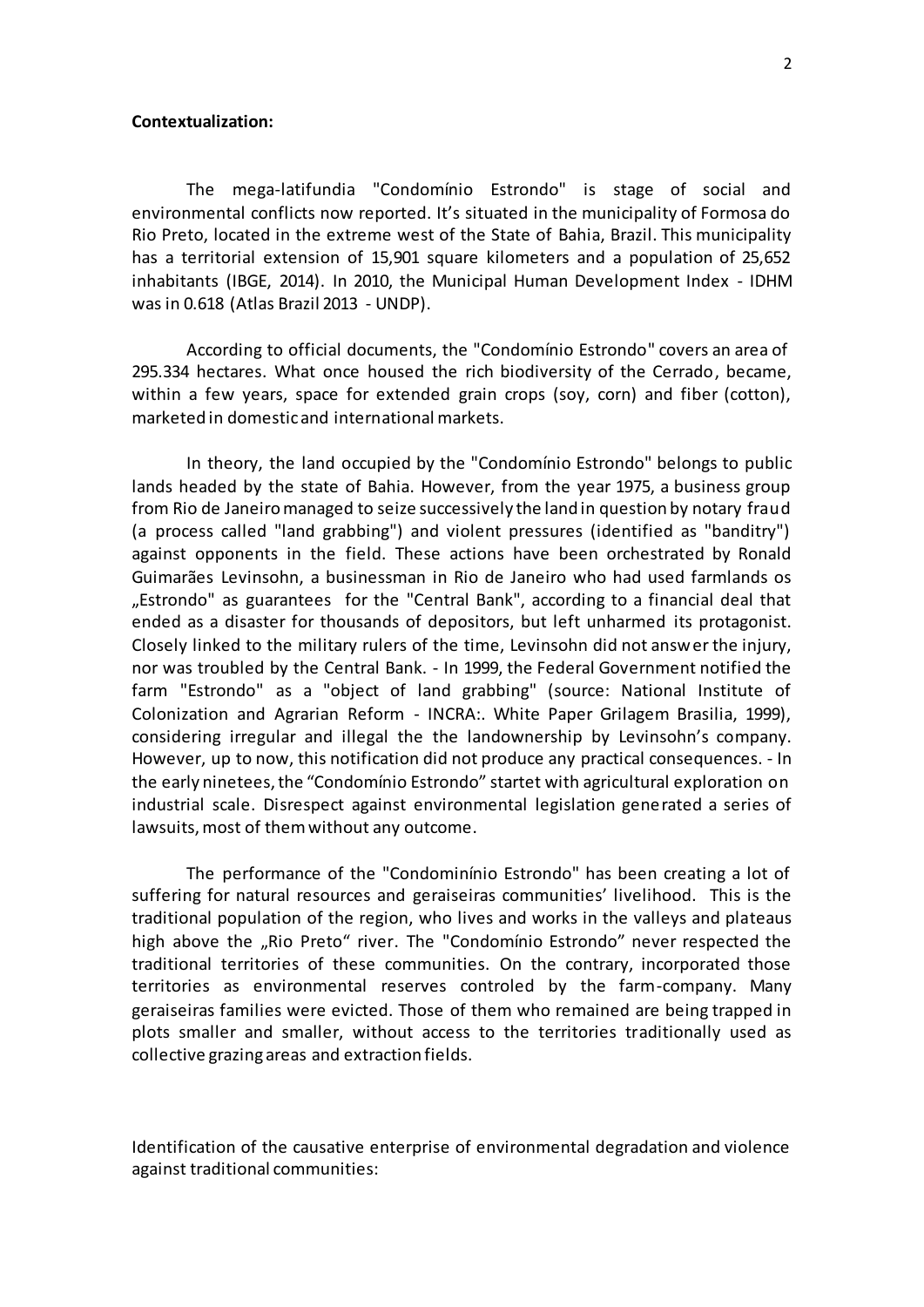Name or Company name: Agribusiness Condominium Cachoeira Estrondo. Companies are members of the Condomínio:

- Company of Western Bahia Improvement (CMOB) CNPJ: 97435234 / 0001-01;
- Hill Paulista CNPJ: 68756444 / 0001-95;
- Delfim S / A Mortgage Loans CNPJ: 33923848 / 0001-41.

## **History and identification of communities victims of violence and environmental degradation:**

The region of "Rio Preto" - headwaters were inhabited by indigenous people of various ethnic groups in different historical time, as Xacriabá tribe, the Acroá, the Xerente people. There are reports of occupation by Aymorés (named after Botocudos). The "Rio Preto" banks were difficult to access, but abundant in water, game, fish, fruit, etc. The last indigenous presence is recorded in a "geraiseiro" vilag called "Aldeia" – a place which is also claimed by the "Condomínio Estrondo" – group.

There is a clear black ancestry of many families. Although there is no explicit awareness of negritude or recognition of quilombo descent, color, traits and customs of most geraiseiros in that region refer the origin of African slaves. They came in search of a safe and prosperous place for housing. In memory of geraiseiros, there is the Boniface family who had come a fugitives of the Canudos war. People still know the place where he was buried. Finally, we must consider that this region, which is very rich in water, had received fugitive families of drought and livestock in search of natural pastures.

*"The region is composed of several communities along the rivers Preto, Sapão and Rio Santo. They are: Buritizinho, São Marcelo, Furtuoso, Cacimbinha, Cachoeira, Barra do Rio, Marinheiro, Vereda do Gado, Barra do Tapui, Prazeres, Cana Brava, Boqueirão, Mutamba, Mato Grosso and Beira d'Água. These communities are linked by family ties and share a way of life characteristic of the general that is considered "geraiseiro". The connection to the rivers through fishing, agriculture, cleaning and leisure gives them also a riverside identity. The occupation of space and time are related to rivers, which allowed them a specific ecological experiences regarding the use of the rivers and the surrounding nature (flora and fauna); within, these commuities are to be considered as traditional communities." <sup>1</sup>*

The legal definition of "traditional communities" is the Decree of the President of the Republic No. 6040 of 07 February 2007. They are understood as

l

<sup>1</sup> **BAHIA**. Projeto Oeste: Proteção das Águas nas Sub-bacias dos rios Grande, Corrente e a margem esquerda do rio Carinhanha. Tomo 1ª. Relatório Sócio Antropológico. Salvador/BA: INGÁ, 2010, p. 73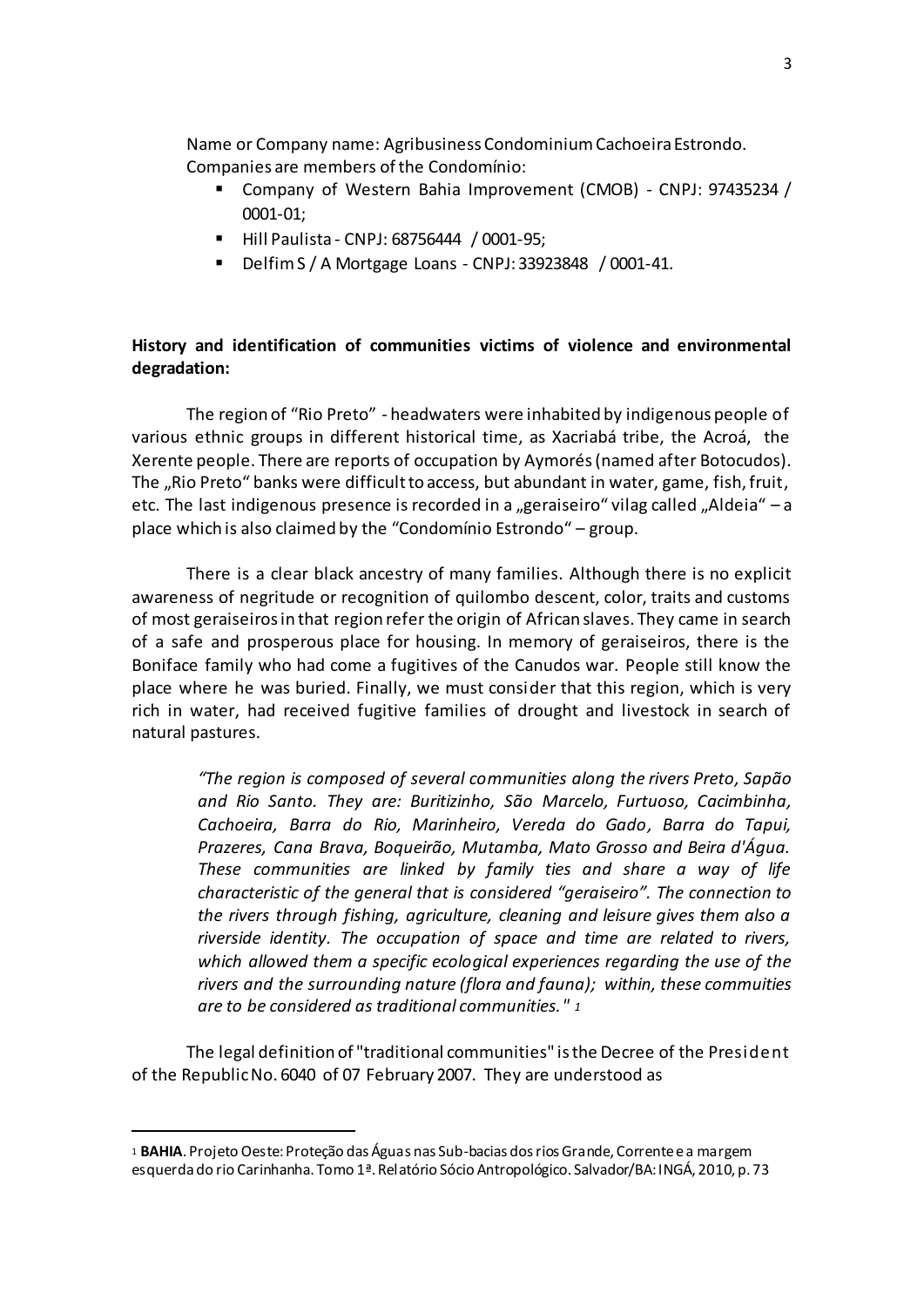*"Culturally different groups and are recognized as such, which have their own forms of social organization, which occupy and use territories and natural resources as a condition for their cultural, social, religious, ancestral and economic, using knowledge generated innovations and practices transmitted by tradition.*" (Art. 3, i).

In the same Decree, "Traditional Territory" is defined as

*"the necessary spaces for cultural, social and economic reproduction of traditional peoples and communities, whether used permanently or temporarily, noted, with regard to indigenous peoples and Maroons, respectively, which have the Arts. 231 of the Constitution and 68 of the Transitory Constitutional Provisions and other regulations. "* (Art. 3, ii)

This representation reports the following communities (respectively the number of families living in them) as victims of environmental and social atrocities caused by the "Condomínio Estrondo":

- Cachoeira: 7 families
- **Marinheiro: 4 families**
- Área de Salú: 3 families
- Cacimbinha: 22 families
- Gatos: 4 families
- Aldeia: 25 families

In total, there are living actually about 400 people.

## **Main aggressions by the "Condomínio Estrondo" against geraiseiras communities:**

- $\rightarrow$  Ocupacion of traditional territories which belong to geraiseiro communities;
- $\rightarrow$  Construction of partition fences that cross the traditional territories of geraiseiro communities;
- $\rightarrow$  Maintenance of permanent armed watchmen within the traditional territories of geraiseiro communities;
- $\rightarrow$  Prohibition of free movement of geraiseiro communities within the traditional territories;
- $\rightarrow$  Ban of free access to watercourses within the traditional territory of geraiseiro communities;
- $\rightarrow$  Pollution of the waters that run through the traditional territory of geraiseiro families, by pesticides;
- $\rightarrow$  Threats and physical attacks by armed guards against members of geraiseiro families;
- $\rightarrow$  Elimination of plants and animals, due to rampant deforestation and exorbitant pesticide applications.